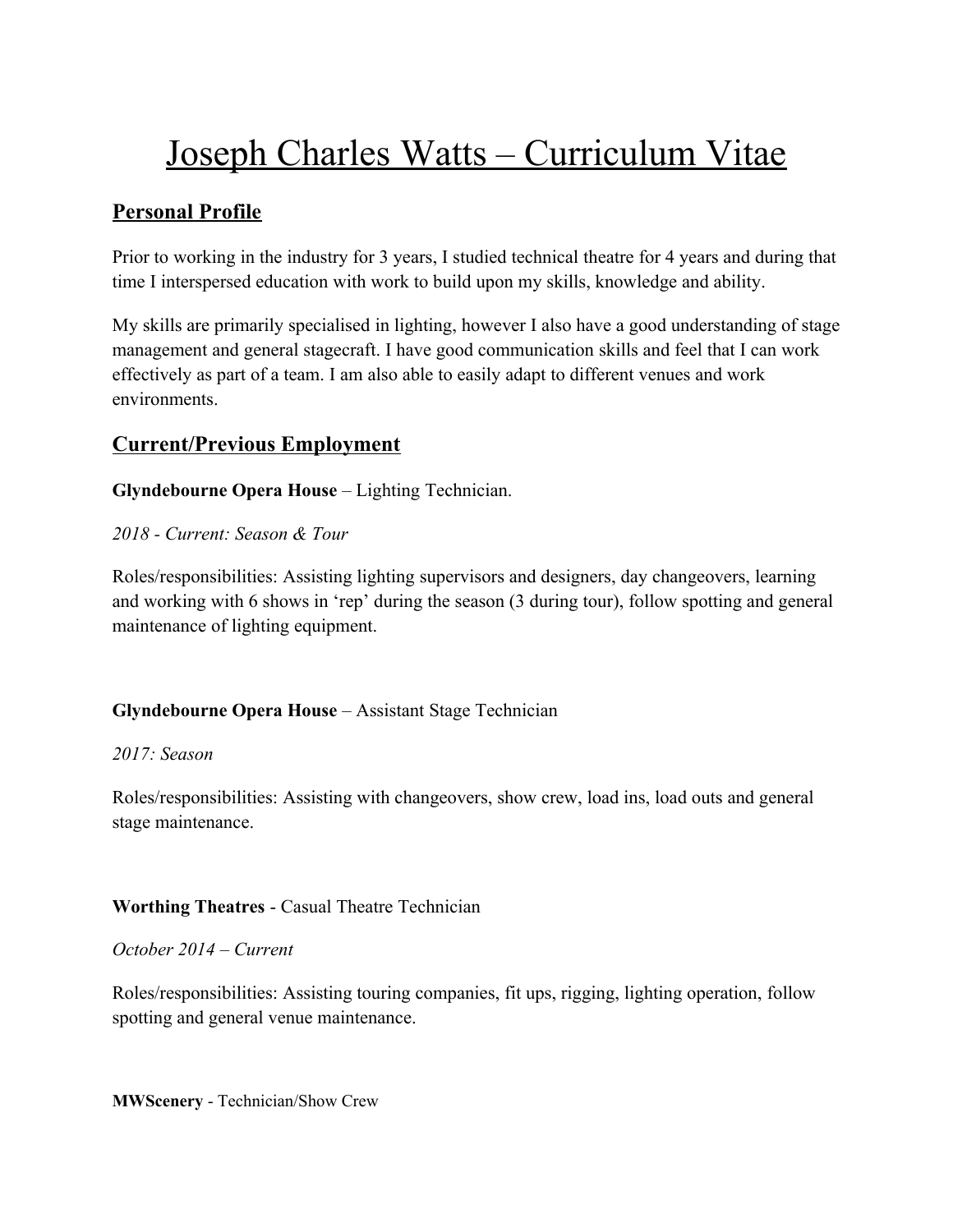*2015 – 2017*

### **Skills/Training/Certificates**

**IPAF** - 3A (*Facelift Access Hire*) Introduction to the **EOS Control Systems** (*ETC*)

Creating Skillset Certificate in **Temporary Electrical Installations** BS7909 (*City & Guilds*)

**Stage Pyrotechnics** Safety Awareness Training (*Just FX*)

Specialist Training for **Work at Height and Rescue** (*LYON Work & Rescue Training)*

One day **work at height** with PFPS Training (*UK Rigging*)

Training Competence Certificate (*Ladder Association*)

**General/Lighting:** Understanding of EOS lighting consoles, general electrical safety/theory, rigging and focusing lanterns efficiently and safely, patching lighting circuits, reading and working with LX and general stage plans, wiring plugs, soldering, reading and creating cue sheets and operating follow spots.

I am also able to learn a new show/production very quickly which comes in handy when putting on a production in a repertory fashion.

**Other skills**: FX flying, rigging truss, hemp/counter weight flying, scenery construction/maintenance, working at height safely and working as part of a team.

I also have a strong understanding of programming and operating **QLab** as well as using photo and video editing programmes such as **Sony Vegas Pro**, and **Adobe Photoshop.**

Outside of theatre my hobbies include playing a few instruments such as guitar, bass guitar and drums. I can also read music. I find having an understanding of music can be very useful when working in theatre.

I also have a full **UK driving license** and own a vehicle.

# Joseph Charles Watts – Curriculum Vitae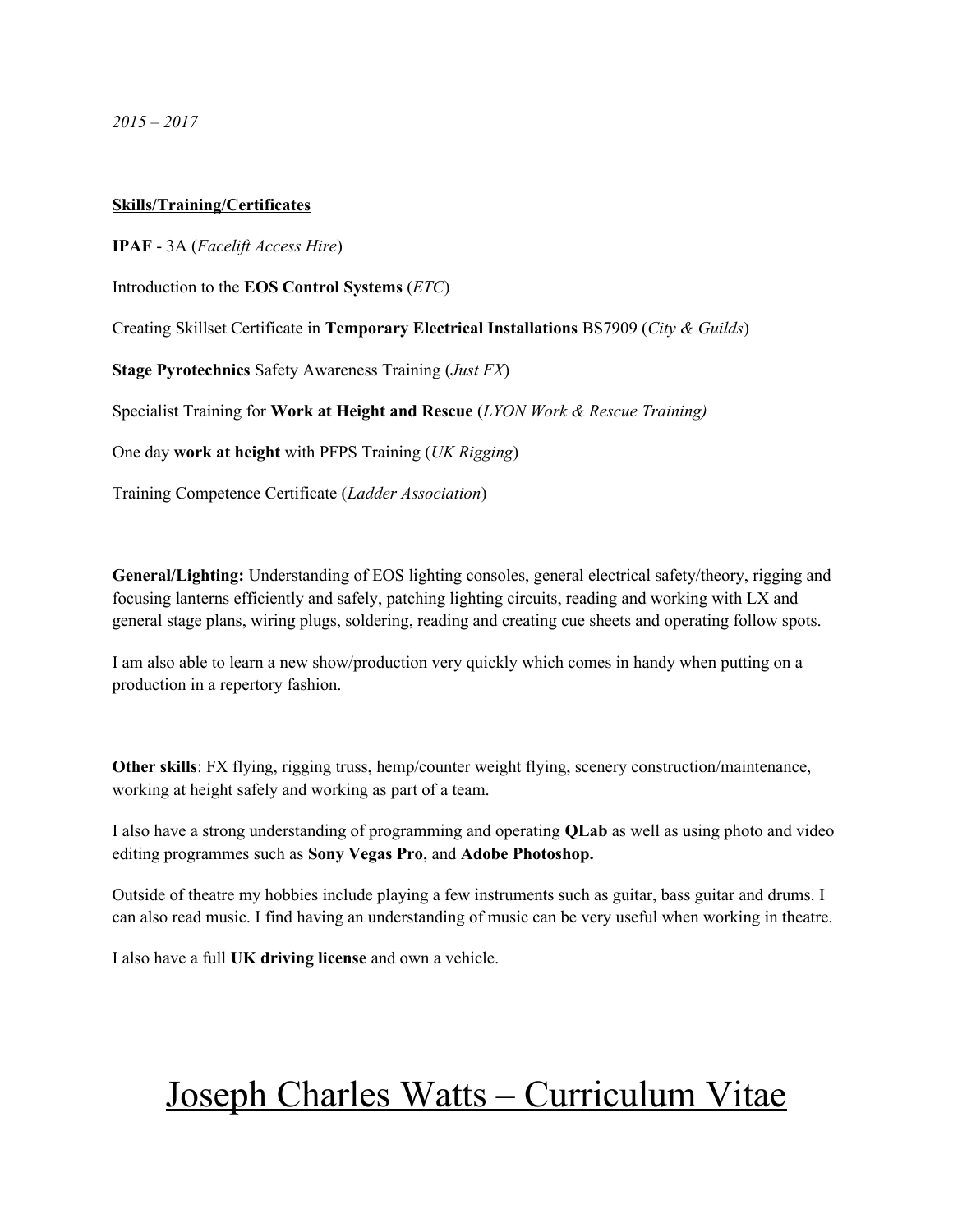Mobile:

Email:

Linkedin:

DOB:

### **Education**

Northbrook MET – Theatre Production: Lighting/Stage Management – 2015/2017

Sir Robert Woodard Academy (Sixth Form) – 2013/2015

Sir Robert Woodard Academy (Secondary School) – 2008/2013

### **University – Northbrook MET (Foundation Degree): 2015 – 2017**

Theatre Production Lighting/Stage Management – Distinction

### **A Levels - Sir Robert Woodard Academy: 2013 - 2015**

Production Arts BTEC - Distinction\*

Music Performance BTEC - Distinction\*

Film Studies

Film Studies

English Language

### **GCSEs – Sir Robert Woodard Academy: 2008 - 2013**

English Language ; English Literature; Maths Science Additional Science; Music; Film Studies